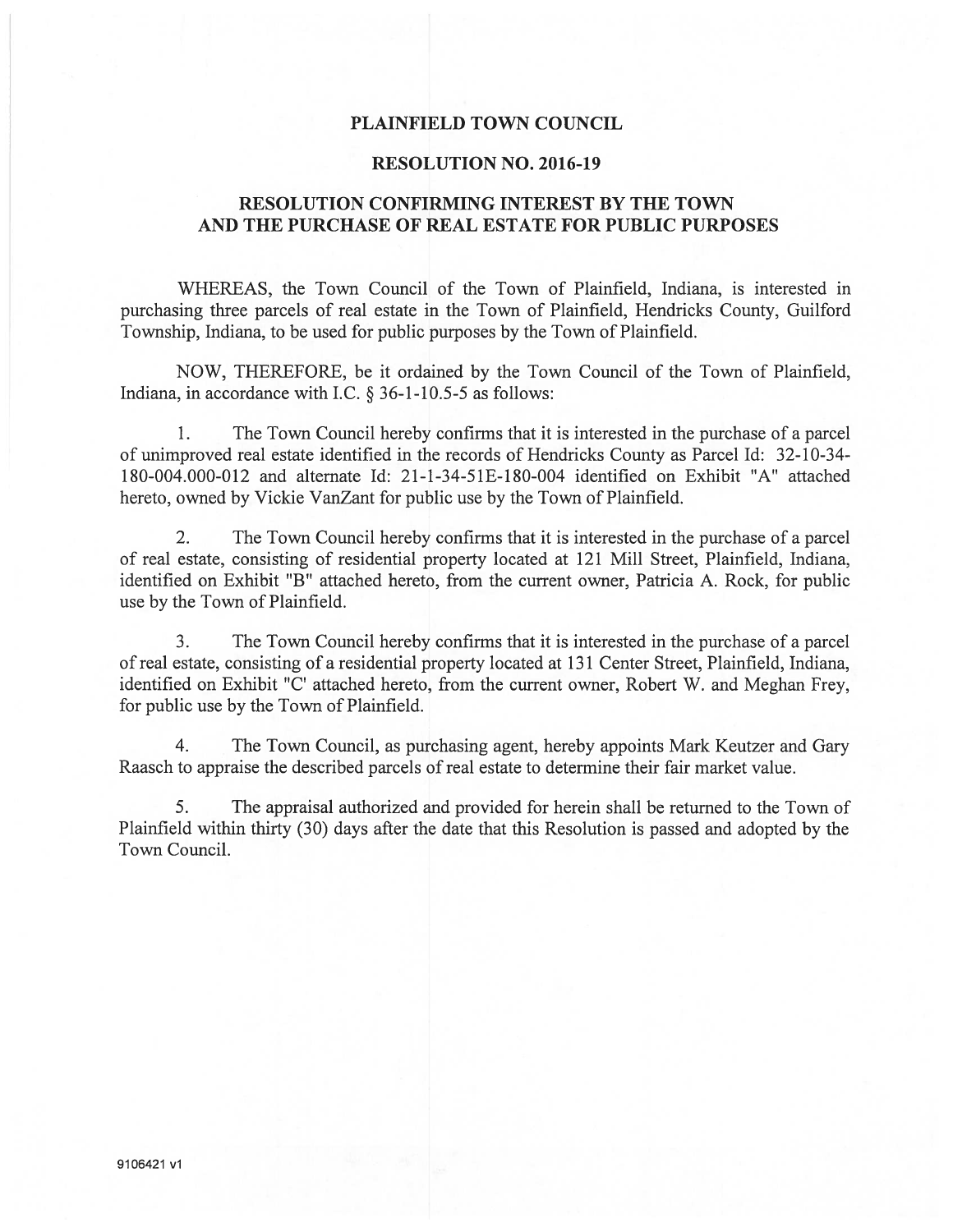ADOPTED by the Town Council of the Town of Plainfield, Indiana, this  $11<sup>th</sup>$  day of April, 2016

> TOWN COUNCIL TOWN OF PLAINFIELD, HENDRICKS

COUNTY, INDIANA<br>Kolin 4 ISm

Robin G. Brandgard, President

Bill Kirchoff, Vice President

Kept McPhail

Lance K. Angle

ATTESTED BY:

Wesley R. Bennett, Clerk/Treasurer<br>Town of Plainfield, Indiana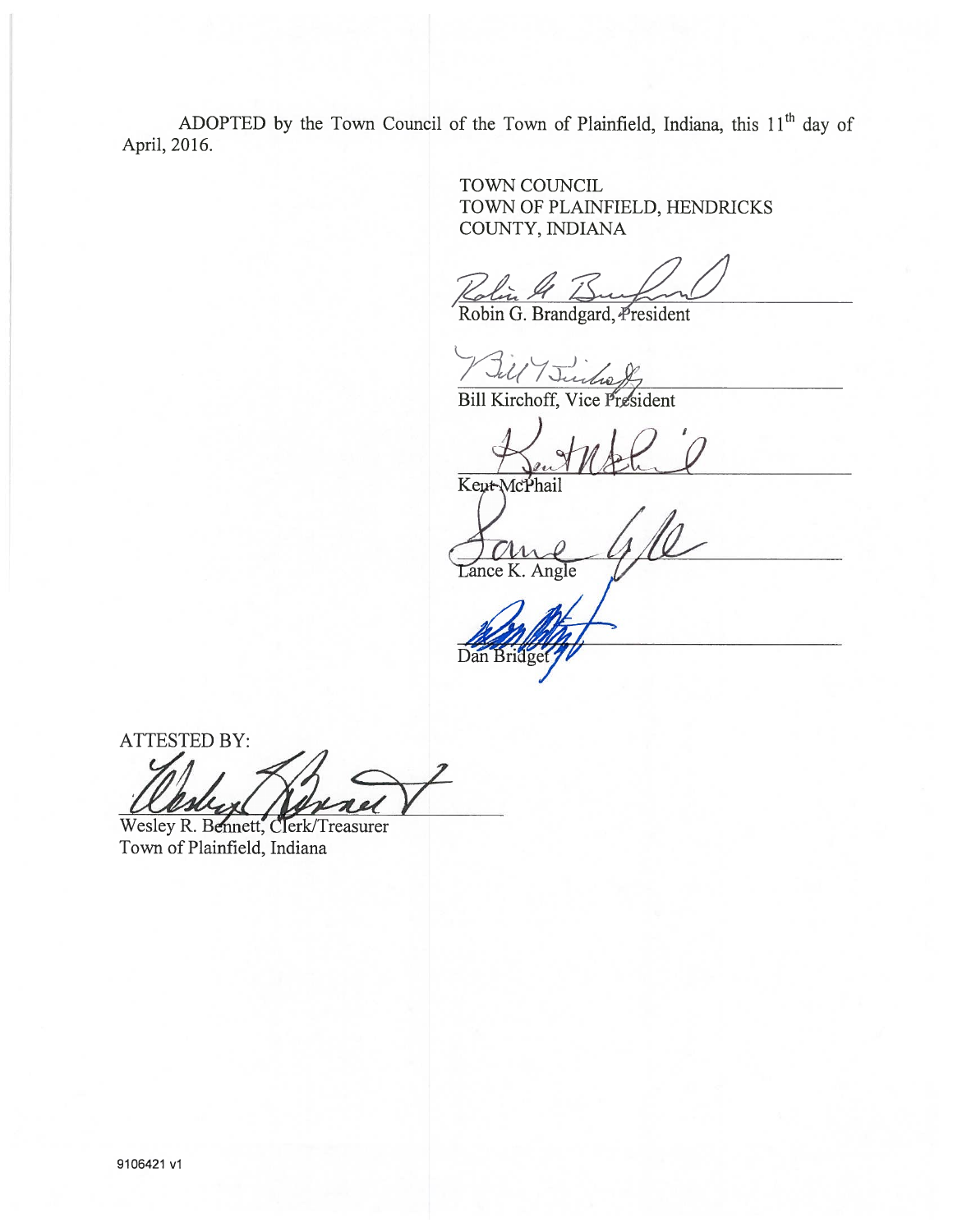## **⊕Beacon**™ Town of Plainfield, IN



Date created: 4/7/2016

Developed by<br>Schneider The Schneider Corporation

EXHIBIT "A"

(Note: Not to be used on legal documents)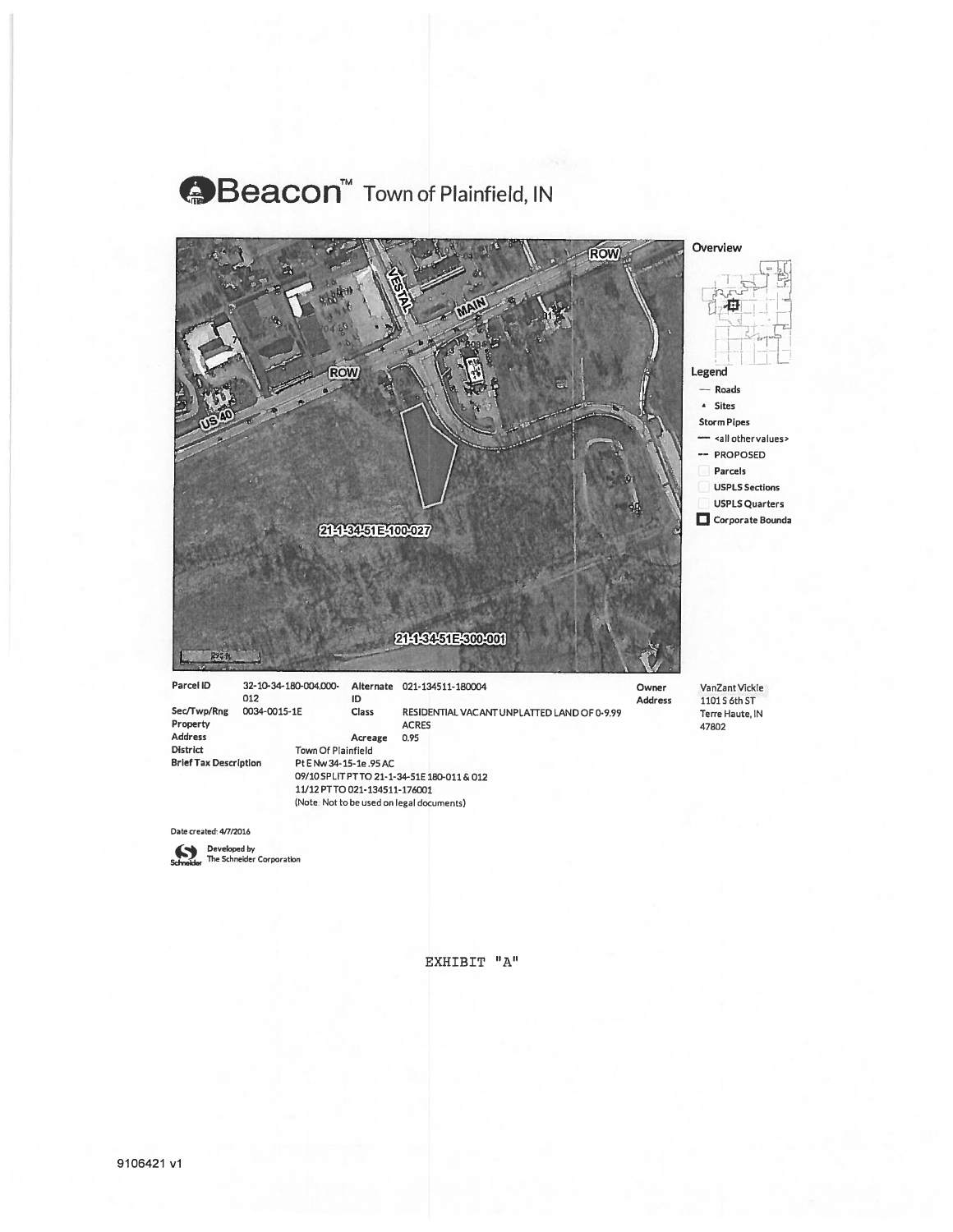## **A**Beacon™ Town of Plainfield, IN





Schneider The Schneider Corporation

EXHIBIT "B"